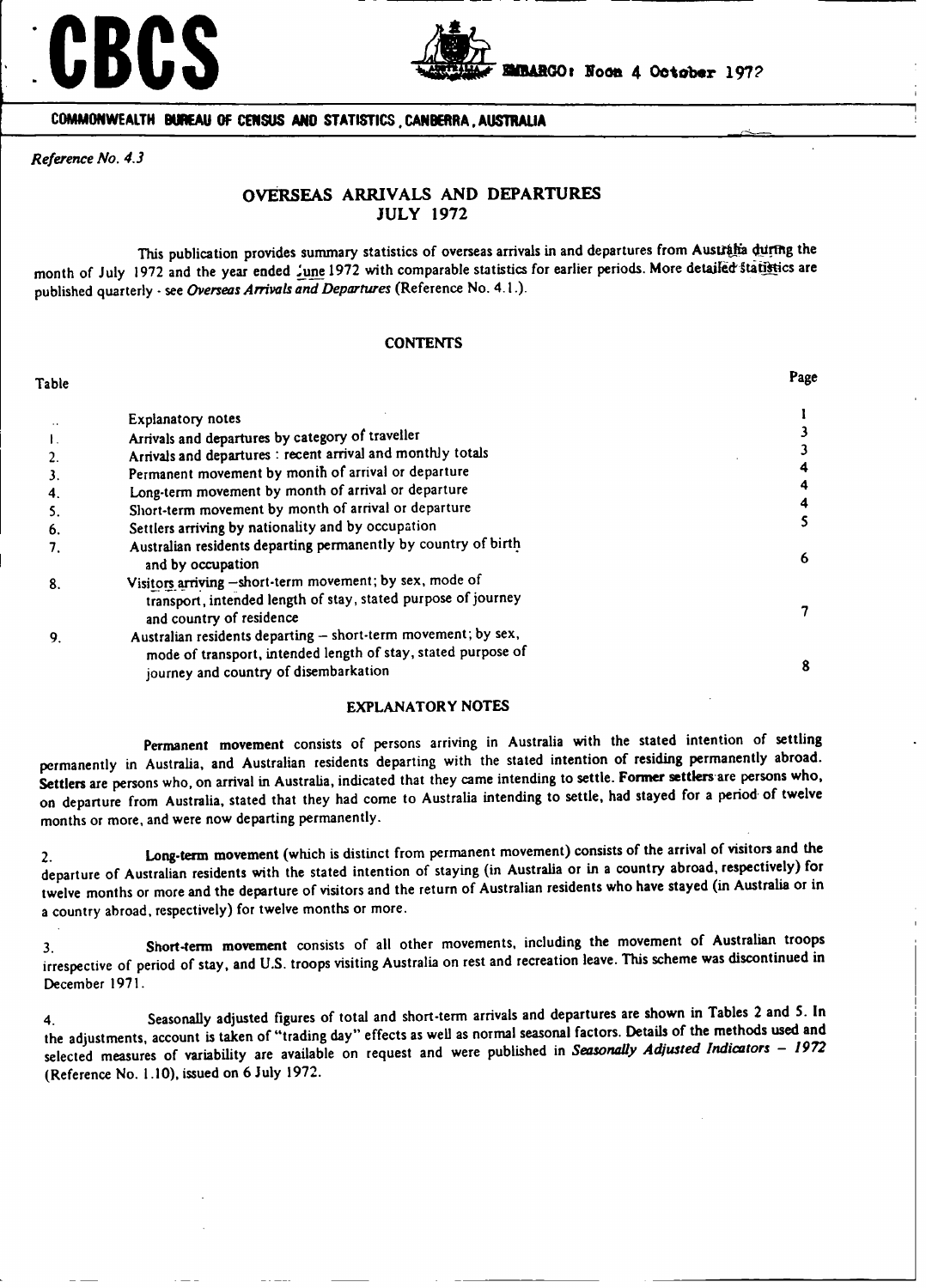**S.** Statistics of characteristics of travellers in the short-term movement from April 1971 are estimates derived from a fifty per cent sample of short-term travellers. While the total number of such travellers and statistics of their mode of transport are fully known, statistics in various classifications, e.g. nationality, may differ from those that would be obtained from complete processing. A measure of this difference is given by the standard error. **There** are about 2 chances in **3** that the difference will be less than **1** standard error, and 19 chances in 20 that it will be less than 2 standard errors. The standard error varies with the size of the estimate and the folloving table shows the standard errors of various estimate size.

|                                            | Approximate standard<br>error of estimate |                         |  |  |
|--------------------------------------------|-------------------------------------------|-------------------------|--|--|
| Size of quantity<br>estimated<br>(persons) | Persons                                   | Per cent<br>of estimate |  |  |
| 10,000                                     | 100                                       | 1.0                     |  |  |
| 5,000                                      | 70                                        | ۱.4                     |  |  |
| 1,000                                      | 32                                        | 3.2                     |  |  |
| 500                                        | 23                                        | 4.5                     |  |  |
| 100                                        | 10                                        | 10.0                    |  |  |

6. Statistics of permanent and long-term movement are based on records of all travellers in this movement and therefore do not contain sampling errors. However, since short-term movement is a component of **total** movement, statistics of characteristics of travellers in total movement are subject to such errors. The magnitude of standard errors in total movement is about 20 per cent less than in short-term movement.

7. A fuller description of the sampling procedures is published in the quarterly bulletin *Overseas Arrivals and Departures,* (Reference No. 4.1).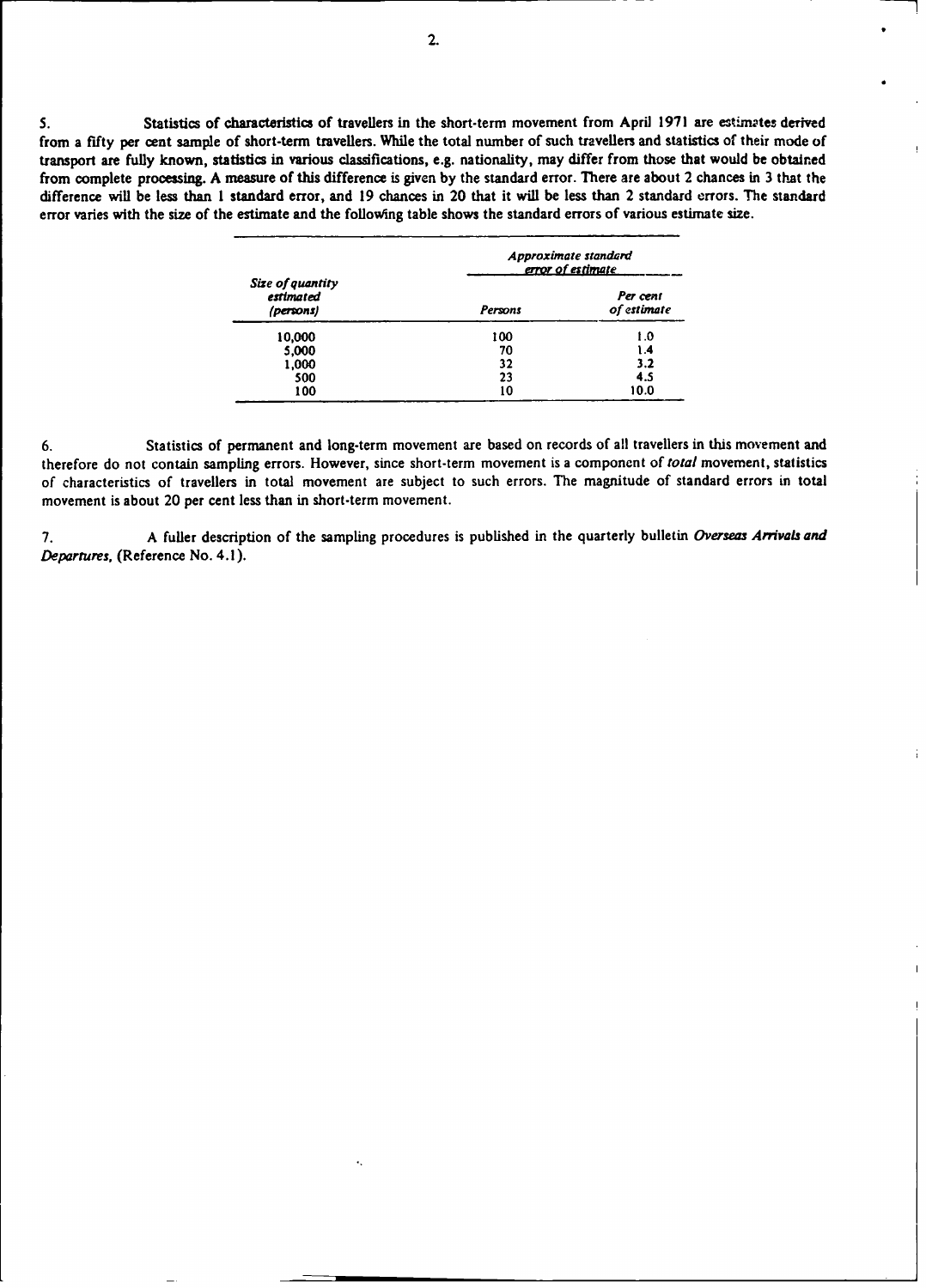| Category of traveller          |         | Month of July     |           |        |        |
|--------------------------------|---------|-------------------|-----------|--------|--------|
|                                | 1970    | 1971              | 1972      | 1971   | 1972   |
|                                |         | <b>ARRIVALS</b>   |           |        |        |
| Permanent movement -           |         |                   |           |        |        |
| Assisted settlers              | 131,868 | 119,847           | 82,343    | 9.007  | 6,112  |
| Other settlers                 | 53,231  | 50,164            | 50,376    | 4.347  | 3,650  |
| Total permanent                | 185.099 | 170.011           | 132.719   | 13,354 | 9.762  |
| Long-term movement -           |         |                   |           |        |        |
| Australian residents           | 38,711  | 43,554            | 51,356    | 3.862  | 3.881  |
| Overseas visitors              | 29,842  | 31,225            | 27,713    | 2.218  | 1,840  |
| Total perm. and long-term      | 253.652 | 244.790           | 211,788   | 19.434 | 15,483 |
| Short-term movement -          |         |                   |           |        |        |
| Australian residents           | 314.591 | 378,855           | 444,854   | 32,383 | 39.032 |
| Overseas visitors <sup>*</sup> | 389,191 | 428,958           | 420.042   | 28,939 | 28,734 |
| Total Arrivals <sup>*</sup>    | 957,434 | 1,052,603         | 1,076,684 | 80,756 | 83,249 |
|                                |         | <b>DEPARTURES</b> |           |        |        |
| Permanent movement -           |         |                   |           |        |        |
| Former settlers                | 26,082  | 28,244            | 32,280    | 2,718  | 2,916  |
| Other residents                | 10,000  | 11,072            | 12.439    | 889    | 1.013  |
| Total permanent                | 36.082  | 39,316            | 44.719    | 3.607  | 3.929  |
| Long-term movement -           |         |                   |           |        |        |
| Australian residents           | 63,454  | 66,463            | 68,069    | 6.202  | 5.389  |
| Overseas visitors              | 17,414  | 19,928            | 23,328    | 1,752  | 2.049  |
| Total perm. and long-term      | 116.950 | 125,707           | 136,116   | 11,561 | 11.367 |
| Short-term movement -          |         |                   |           |        |        |
| Australian residents           | 322,420 | 377,165           | 455,203   | 35,639 | 40.031 |
| Overseas visitors <sup>*</sup> | 405.500 | 448,312           | 443,688   | 29,295 | 27,574 |
| Total Departures*              | 844,870 | 951.184           | 1,035,007 | 76,495 | 78,972 |

#### **TABLE \*I. - OVERSEAS ARRIVALS AND DEPARTURES BY CATEGORY OF TRAVELLER (Persons)**

**" Includes U.S. troops on rest and recreation leave. See paragraph 3 of the explanatory notes.**

## **TABLE 2.** - **OVERSEAS ARRIVALS AND DEPARTURES : RECENT ANNUAL AND MONTHLY TOTALS**

|                       |                           | Total arrivals*            |                    | Total departures*  |              | <b>Excess of arrivals</b> |           |  |
|-----------------------|---------------------------|----------------------------|--------------------|--------------------|--------------|---------------------------|-----------|--|
| Period                | <b>Number</b><br>recorded | Seasonally<br>adjusted (a) | Number<br>recorded | Seasonally         |              | over departures           |           |  |
|                       |                           |                            |                    | adjusted (a)       | <b>Males</b> | Females                   | Persons   |  |
| Year ended June -     |                           |                            |                    |                    |              |                           |           |  |
| 1970                  | 957,434                   | $\bullet\bullet$           | 844,870            |                    | 61,630       |                           |           |  |
| 1971                  | 1.052.603                 | $\ddotsc$                  | 951.184            | $\bullet\,\bullet$ |              | 50.934                    | 112,564   |  |
| 1972                  | 1.076.684                 |                            | 1,035,007          |                    | 52,773       | 48,646                    | 101,419   |  |
|                       |                           |                            |                    |                    | 22,042       | 19,635                    | 41,677    |  |
| Year ended December - |                           |                            |                    |                    |              |                           |           |  |
| 1970                  | 1,026,675                 | $\ddot{\phantom{0}}$       | 903,801            |                    | 65,546       |                           |           |  |
| 1971                  | 1.078.798                 | $\ddot{\phantom{0}}$       | 994,193            |                    | 43.556       | 57,328                    | 122,874   |  |
|                       |                           |                            |                    | ٠.                 |              | 41,049                    | 84,605    |  |
| $1971 -$              |                           |                            |                    |                    |              |                           |           |  |
| June                  | 70,090                    | 82.667                     | 77,496             | 83,072             | $-2,649$     | 4,757                     |           |  |
| July                  | 80,756                    | 92,950                     | 76,495             | 91.849             | 2.004        | 2,257                     | $-7,406$  |  |
| <b>August</b>         | 90,242                    | 91.491                     | 82,435             | 80,758             | 4.088        | 3.719                     | 4,261     |  |
| September             | 97.618                    | 94.918                     | 68.462             | 81,294             | 13,557       | 15.599                    | 7,807     |  |
| October               | 103.664                   | 96,161                     | 74.159             | 81,087             | 15.560       | 13.945                    | 29,156    |  |
| November              | 90,479                    | 91,915                     | 76,707             | 84,880             | 5.578        | 8,194                     | 29,505    |  |
| December              | 102,720                   | 91,990                     | 112,329            | 88,436             | -6.334       | $-3,275$                  | 13,772    |  |
|                       |                           |                            |                    |                    |              |                           | $-9.609$  |  |
| $1972 -$              |                           |                            |                    |                    |              |                           |           |  |
| January               | 115,602                   | 93.247                     | 94.778             | 81,825             | 10.717       | 10.107                    | 20.824    |  |
| February              | 85.278                    | 84.974                     | 78,423             | 82,509             | 4,786        | 2,069                     |           |  |
| March                 | 84,490                    | 82.041                     | 92.143             | 85,440             | $-3.153$     | 4,500                     | 6.855     |  |
| April                 | 69,983                    | 79.579                     | 95.649             | 93,481             | $-12,565$    |                           | $-7,653$  |  |
| May                   | 81.659                    | 84.351                     | 95,181             | 83,734             | -6.160       | $-13,101$                 | $-25,666$ |  |
| June                  | 74,193                    | 89.105                     | 88.246             | 97.719             | $-6.036$     | $-7.362$                  | $-13,522$ |  |
| July                  | 83,249                    | 97,305                     | 78,972             | 95,747             |              | $-8,017$                  | $-14,053$ |  |
|                       |                           |                            |                    |                    | 1,271        | 3,006                     | 4,277     |  |

' Includes U.S. troops **on rest and recreation leave. See paragraph** 3 of the explanatory **notes. (a) See paragraph** 4 of the **explanatory notes** on page 1.

NOTE. **Minus sign** (-) **denotes excess of departures over arrivals.**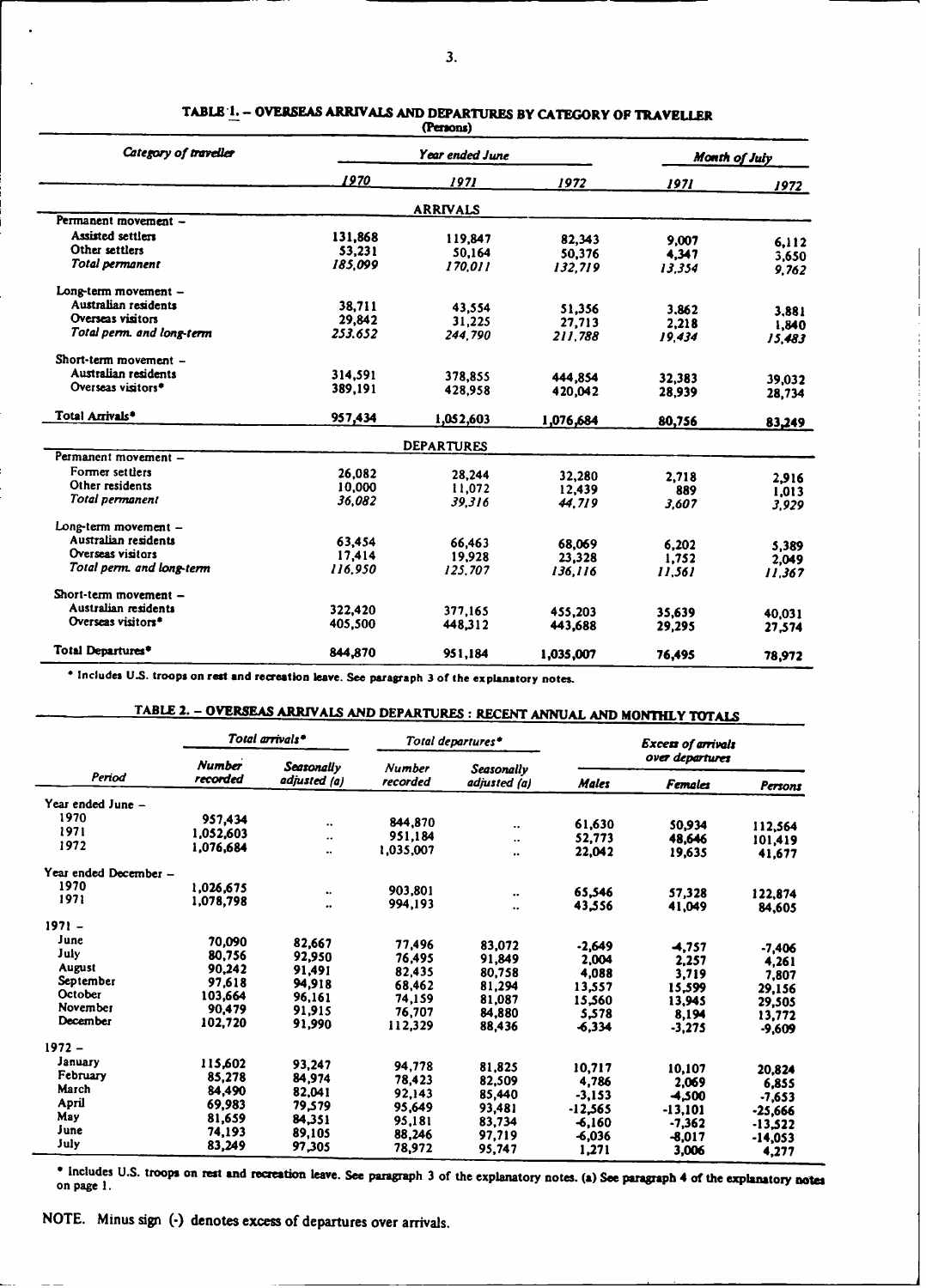|               |                 |               | Departures                 |              |                                              |              |  |
|---------------|-----------------|---------------|----------------------------|--------------|----------------------------------------------|--------------|--|
|               | Arrivals        | <b>Former</b> | <b>Other</b><br>Australian |              | <b>Excess of arrivals</b><br>over departures |              |  |
| Month         | <b>Settlers</b> | set tlers     | residents                  | <b>Total</b> | <b>Settlers</b>                              | $T$ Oind     |  |
| $1971 -$      |                 |               |                            |              |                                              |              |  |
| June          | 11.125          | 1,752         | 834                        | 2,586        | 9,373                                        | 8.539        |  |
| July          | 13,354          | 2,718         | 889                        | 3,607        | 10,636                                       | 9,747        |  |
| <b>August</b> | 11,088          | 2,196         | 922                        | 3,118        | 8,892                                        | 7,970        |  |
| September     | 12,845          | 2,287         | 813                        | 3.100        | 10,558                                       | 9,745        |  |
| October       | 15,319          | 3,313         | 1.106                      | 4,419        | 12,206                                       |              |  |
| November      | 12.528          | 2,489         | 930                        | 3,419        | 10,039                                       | 11,100       |  |
| December      | 11,824          | 3,037         | 1,202                      | 4,239        |                                              | 9,109        |  |
| 1972 –        |                 |               |                            |              | 8,787                                        | 7,585        |  |
| January       | 7,923           | 2,603         | 1.321                      | 3,924        | 5,320                                        |              |  |
| February      | 7,573           | 2.168         | 1,020                      | 3,188        | 5,405                                        | 3.999        |  |
| March         | 10,583          | 2,598         | 963                        | 3,561        |                                              | 4,385        |  |
| April         | 8,517           | 2,589         | 1,031                      |              | 7,985                                        | 7,022        |  |
| May           | 10,598          | 3,406         |                            | 3.620        | 5,928                                        | 4,897        |  |
| June          | 10,367          | 2,876         | 1,183                      | 4.589        | 7.192                                        | 6,009        |  |
| July          | 9,762           |               | 1,059                      | 3,935        | 7,491                                        | 6,432        |  |
|               |                 | 2,916         | 1,013                      | 3.929        | 6.846                                        | <b>C 011</b> |  |

#### TABLE 3. - **OVERSEAS** ARRIVALS AND DEPARTURES BY MONTH - PERMANENT **MOVEMENT (Persons)**

**29610**<br>**29610012 3.929** 6.846 **CONCERTIONS AND DEPARTURES BY MONTH - LONG-TERM MOVEMENT** 

**(Persons)**

| Month           | <b>Arrivals</b>        |                      |                         |                      |                         | <b>Excess of arrivals</b> |
|-----------------|------------------------|----------------------|-------------------------|----------------------|-------------------------|---------------------------|
|                 | Australian             |                      | <b>Departures</b>       |                      | over departures         |                           |
|                 | residents<br>returning | Overseas<br>visitors | Australian<br>residents | Overseas<br>visitors | Australian<br>residents | Overseas<br>visitors      |
| $1971 -$        |                        |                      |                         |                      |                         |                           |
| June            | 2.533                  | 1,975                | 5.680                   | 1.631                | $-3,147$                | 344                       |
| July            | 3,862                  | 2.218                | 6,202                   | 1,752                | $-2,340$                | 466                       |
| August          | 4.218                  | 2,287                | 5,333                   | 1.729                | $-1.115$                | 558                       |
| September       | 4.016                  | 2,364                | 4,588                   | 1.509                | $-572$                  | 855                       |
| October         | 4,768                  | 2,390                | 5.919                   | 1.809                | $-1,151$                | 581                       |
| <b>November</b> | 4,104                  | 2.044                | 4.031                   | 1.663                | 73                      | 381                       |
| December        | 7,364                  | 2,160                | 6,021                   | 2.570                | 1,343                   | -410                      |
| $1972 -$        |                        |                      |                         |                      |                         |                           |
| January         | 5,676                  | 3,760                | 7,059                   | 1,976                | $-1.383$                | 1.784                     |
| February        | 3,920                  | 3,015                | 5,425                   | 1,968                | $-1,505$                | 1.047                     |
| March           | 3,631                  | 2,202                | 5.704                   | 2,094                | $-2,073$                | 108                       |
| April           | 2,995                  | 1.581                | 5,443                   | 1,922                | $-2,448$                | $-341$                    |
| May             | 3.594                  | 2,019                | 6,120                   | 2.277                | $-2,526$                | $-258$                    |
| June            | 3,208                  | 1,673                | 6,224                   | 2.059                | $-3,016$                | $-386$                    |
| July            | 3,881                  | 1,840                | 5,389                   | 2,049                | $-1,508$                | $-209$                    |

NOTE. Minus sign (-) denotes excess of departures over arrivals.

#### **TABLE S. - OVERSEAS ARRIVALS AND DEPARTURES BY MONTH - SHORT-TERN MOVEMENT (Persons)**

|               |                        | <b>Arrivals</b>    |                            |                                | Departures                 |                       |                                              |                      |
|---------------|------------------------|--------------------|----------------------------|--------------------------------|----------------------------|-----------------------|----------------------------------------------|----------------------|
|               | Australian             |                    | Overseas<br>visitors*      | <b>Australian</b><br>residents |                            |                       | <b>Excess of arrivals</b><br>over departures |                      |
| Month         | residents<br>returning | Number<br>recorded | Seasonally<br>adjusted (a) | <b>Number</b><br>recorded      | Seasonally<br>adjusted (a) | Overseas<br>visitors* | <b>Australian</b><br>retidents               | Overseas<br>visitors |
| $1971 -$      |                        |                    |                            |                                |                            |                       |                                              |                      |
| June          | 28,742                 | 25,715             | 32.943                     | 39,972                         | 35,989                     | 27,627                | $-11,230$                                    | $-1,912$             |
| July          | 32,383                 | 28.939             | 35.540                     | 35,639                         | 39,870                     | 29,295                | $-3,256$                                     | $-356$               |
| <b>August</b> | 38.061                 | 34,588             | 34,923                     | 37,268                         | 35,731                     | 34,987                | 793                                          | -399                 |
| September     | 48,374                 | 30,019             | 34,674                     | 25,698                         | 35,591                     | 33.567                | 22,676                                       | $-3.548$             |
| October       | 42,821                 | 38,166             | 35,829                     | 27,635                         | 35,178                     | 34.377                | 15.186                                       | 3,789                |
| November      | 31,670                 | 40,133             | 36,498                     | 25,810                         | 35,129                     | 41,784                | 5,860                                        | -1,651               |
| December      | 29,089                 | 52,283             | 37,337                     | 61,580                         | 37,611                     | 37.919                | -32,491                                      | 14,364               |
| $1972 -$      |                        |                    |                            |                                |                            |                       |                                              |                      |
| January       | 61.820                 | 36.423             | 35,304                     | 30.031                         | 33,701                     | 51,788                | 31,789                                       | -15,365              |
| February      | 32.717                 | 38.053             | 34.318                     | 26,108                         | 32,791                     | 41,734                | 6.609                                        | $-3.681$             |
| March         | 29.262                 | 38,812             | 36,138                     | 41,038                         | 37,749                     | 39,746                | $-11,776$                                    | -934                 |
| April         | 28,214                 | 28,676             | 32,033                     | 48,667                         | 45,740                     | 35.997                | $-20.453$                                    | $-7,321$             |
| May           | 35,306                 | 30,142             | 32,184                     | 47.115                         | 36,758                     | 35.080                | $-11.809$                                    | 4,938                |
| June          | 35,137                 | 23,808             | 32.768                     | 48,614                         | 44,237                     | 27,414                | $-13,477$                                    | $-3,606$             |
| July          | 39,032                 | 28,734             | 36,157                     | 40,031                         | 44,954                     | 27,574                | -999                                         | 1,160                |

 $\frac{35,052}{26,734}$ <br>  $\frac{36,157}{26,157}$ <br>  $\frac{40,031}{44,934}$ <br>  $\frac{27,574}{27,574}$ <br>  $\frac{3999}{1,160}$ <br>  $\frac{1,160}{1,160}$ <br>
NOTE. Minus sign (-) denotes excess of departures over arrivals.

H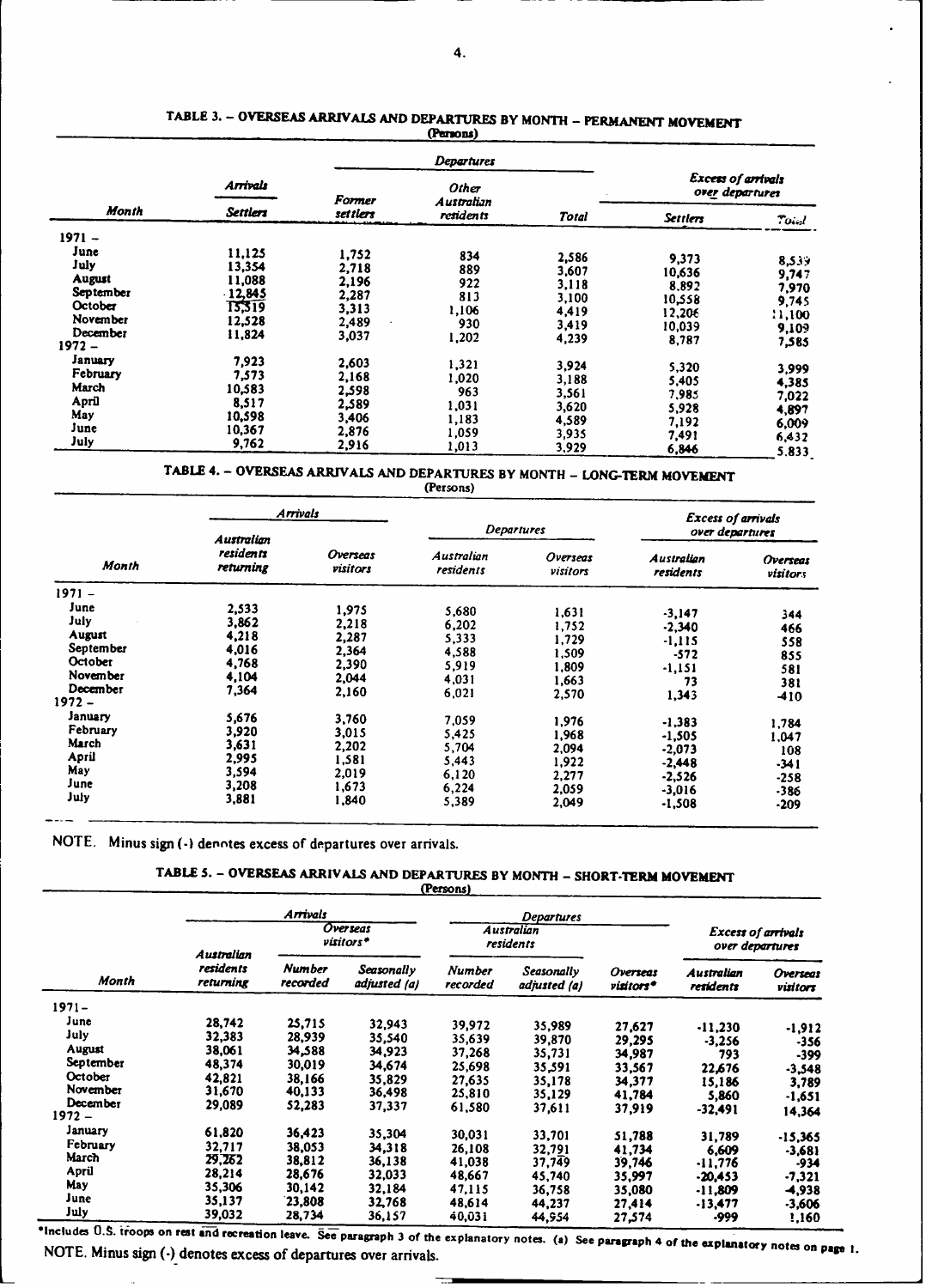# TABLE 6. OVERSEAS ARRIVALS : SETTLERS ARRIVING BY NATIONALITY AND BY OCCUPATION (Persons)

J.

 $\overline{a}$ 

|                                                 | Year ended June |         |         | Month of July |       |  |
|-------------------------------------------------|-----------------|---------|---------|---------------|-------|--|
|                                                 | 1970            | 1971    | 1972    | 1971          | 1972  |  |
| Nationality -                                   |                 |         |         |               |       |  |
| British : Country of citizenship -              |                 |         |         |               |       |  |
| Ceylon, India, Pakistan,                        |                 |         |         |               |       |  |
| Bangladesh                                      | 4,129           | 4,030   | 3,761   | 285           | 255   |  |
| New Zealand                                     | 5,267           | 4,767   | 3,761   | 301           | 199   |  |
| United Kingdom and Colonies                     | 73,422          | 62,606  | 54,213  | 4,656         | 4,586 |  |
| Other                                           | 9,124           | 11,225  | 11,767  | 1,220         | 859   |  |
| Citizenship not stated                          | 5,941           | 4,611   | 3,381   | 454           | 216   |  |
| <b>Total British</b>                            | 97,883          | 87,239  | 76,883  | 6.916         | 6,115 |  |
| American (U.S.)                                 | 3,591           | 5,447   | 6,564   | 593           | 410   |  |
| Dutch                                           | 2,997           | 2,358   | 1,698   | 148           | 126   |  |
| German                                          | 3,729           | 3,280   | 2,136   | 276           | 300   |  |
| Greek                                           | 10,952          | 9,991   | 5,711   | 844           | 244   |  |
| Italian                                         | 10,598          | 7,826   | 6,000   | 593           | 426   |  |
| Lebanese                                        | 4,006           | 3,930   | 2,960   | 239           | 205   |  |
| Turkish                                         | 3,785           | 3,775   | 2,456   | 551           | 93    |  |
| Yugoslav                                        | 26,209          | 24,938  | 10,749  | 1,283         | 654   |  |
| Other                                           | 21,349          | 21,227  | 17,562  | 1,911         | 1.189 |  |
| Occupation -                                    |                 |         |         |               |       |  |
| Professional, technical and                     |                 |         |         |               |       |  |
| related workers -                               |                 |         |         |               |       |  |
| Professional engineers                          | 1,292           | 1,288   | 1,102   | 84            | 59    |  |
| <b>Scientists</b>                               | 583             | 663     | 456     | 31            | 28    |  |
| Medical practitioners                           | 290             | 350     | 408     | 31            | 31    |  |
| Teachers (incl. university,                     |                 |         |         |               |       |  |
| school, pre-school)                             | 1,873           | 2,357   | 2,914   | 183           | 185   |  |
| Other professional, technical                   |                 |         |         |               |       |  |
| and related workers                             | 5,982           | 5,991   | 5,140   | 454           | 371   |  |
| Total professional, etc.                        | 10,020          | 10,649  | 10,020  | 783           | 674   |  |
|                                                 |                 |         |         | ÷.            |       |  |
| Administrative, executive and                   |                 |         |         |               |       |  |
| managerial workers                              | 3,568           | 3,262   | 2,811   | 263           | 203   |  |
| Clerical and sales workers                      | 12,748          | 11,363  | 9,742   | 898           | 731   |  |
| Farmers, fishermen, hunters,                    |                 |         |         |               |       |  |
| timber getters and related                      |                 |         |         |               |       |  |
| workers                                         | 2,006           | 1,562   | 972     | 124           | 62    |  |
| Miners, quarrymen and related                   |                 |         |         |               |       |  |
| workers                                         | 311             | 253     | 152     | 12            | 8     |  |
| Workers in transport and                        |                 |         |         |               |       |  |
| communication                                   | 4,137           | 3,373   | 2,661   | 274           | 196   |  |
| Craftsmen and production - process<br>workers - |                 |         |         |               |       |  |
| Engineering                                     | 9,165           | 7,936   | 6,440   | 613           | 575   |  |
| <b>Building and construction</b>                | 4,371           | 3,699   | 2,514   | 273           | 188   |  |
| Other                                           | 28,305          | 23,604  | 15,341  | 1,874         | 1,144 |  |
| Total craftsmen etc.                            | 41,841          | 35.239  | 24,295  | 2,760         | 1,907 |  |
| Service, sport and recreation                   |                 |         |         |               |       |  |
| workers                                         | 7,130           | 6,600   | 5,451   | 528           | 382   |  |
| Occupation inadequately described               |                 |         |         |               |       |  |
| or not stated                                   | 4,119           | 4,843   | 3,953   | 387           | 203   |  |
| Not in the labour force                         | 99,219          | 92,867  | 72,662  | 7,325         | 5,396 |  |
|                                                 |                 |         |         |               |       |  |
| <b>Total Settlers Arriving</b>                  | 185,099         | 170,011 | 132,719 | 13.354        | 9,762 |  |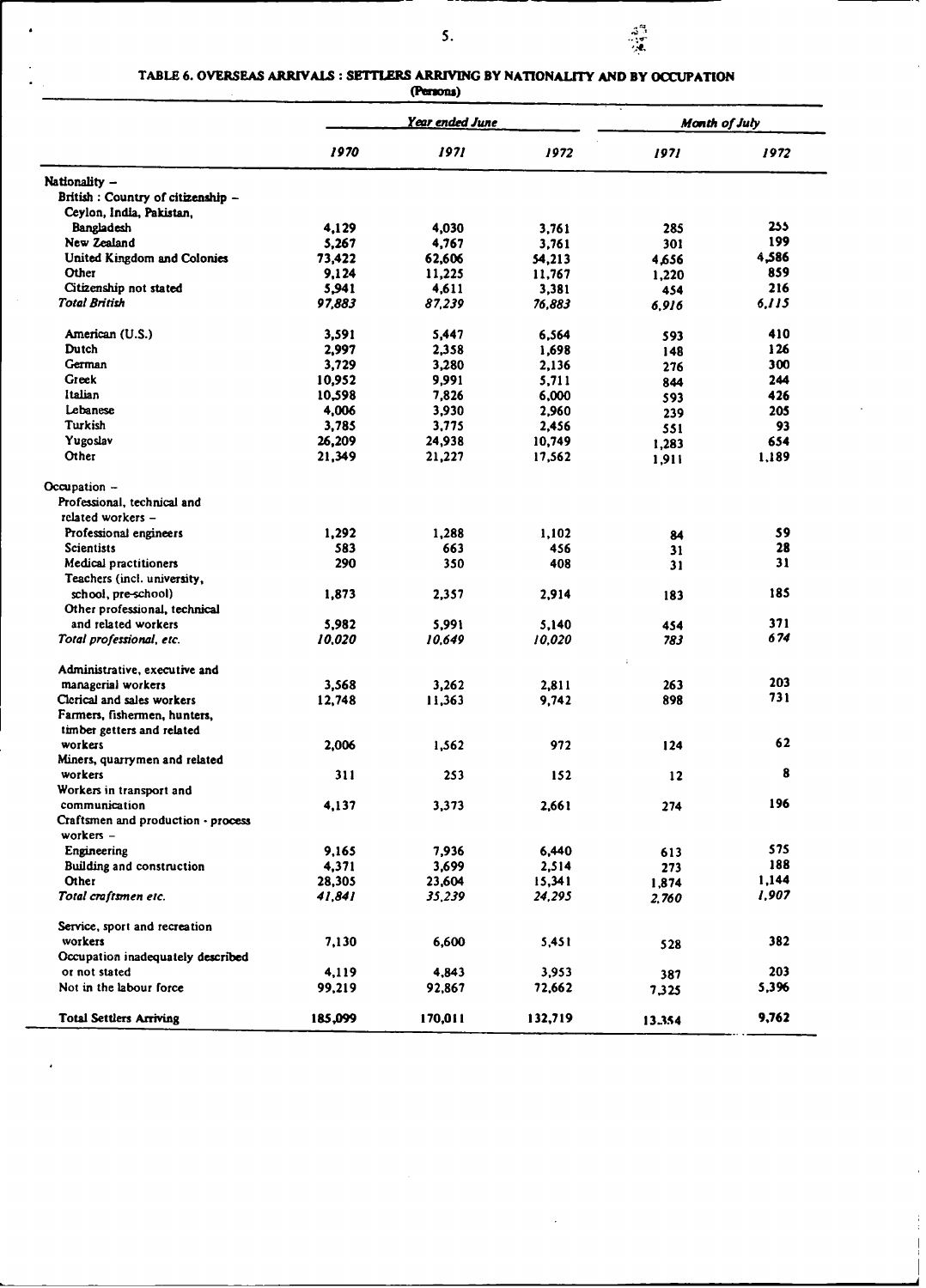$\ddot{\phantom{0}}$ 

 $\ddot{\phantom{a}}$ 

 $\overline{1}$ 

 $\frac{1}{1}$ 

# TABLE 7. -- OVERSEAS DEPARTURES<br>**AUSTRALIAN RESIDENTS DEPARTING PERMANENTLY (a) BY COUNTRY OF BIRTH AND BY OCCUPATION**

|                                          |        | u uww)          |                |            |               |
|------------------------------------------|--------|-----------------|----------------|------------|---------------|
|                                          |        | Year ended June |                |            | Month of July |
|                                          | 1970   | 1971            | 1972           | 1971       | 1972          |
| Country of birth -                       |        |                 |                |            |               |
| Africa                                   | 365    | 388             | 482            | 26         |               |
| America-U.S. America                     | 1,076  | 1.061           | 1,313          | 78         | 26            |
| Other                                    | 456    | 521             | 682            | 48         | 207           |
| Asia                                     | 709    | 924             | 934            | 59         | 119           |
| Europe - Germany                         | 1,040  | 1,109           | 1,293          | 85         | 68            |
| Greece                                   | 537    | 528             | 423            | 38         | 80            |
| <b>Italy</b>                             | 802    | 906             | 978            | 63         | 44            |
| <b>Malta</b>                             | 483    | 474             | 387            | 20         | 57<br>22      |
| <b>Netherlands</b>                       | 950    | 1,138           | 1,272          | 136        | 88            |
| U.K. and Ireland                         | 16,238 | 16,948          | 19,244         | 1.808      |               |
| Yugoslavia                               | 539    | 589             | 797            | 43         | 1.760<br>79   |
| Other                                    | 1.892  | 2,338           | 2.997          | 229        | 266           |
| Oceania - Australia                      | 8,828  | 9,825           | 10,982         | 811        | 874           |
| New Zealand                              | 1,992  | 2.372           | 2,727          | 152        | 223           |
| Other                                    | 77     | 130             | 134            | 7          | 8             |
| At sea and not stated                    | 98     | 65              | 74             | 4          | 8             |
| Occupation -                             |        |                 |                |            |               |
| Professional, technical and related      |        |                 |                |            |               |
| workers -                                |        |                 |                |            |               |
| Professional engineers                   | 245    | 308             | 286            | 16         |               |
| <b>Scientists</b>                        | 214    | 236             | 256            | 17         | 31<br>27      |
| Medical practitioners                    | 86     | 130             | 133            | 8          |               |
| Teachers (incl. university, school,      |        |                 |                |            | 11            |
| pre-school)                              | 693    | 717             | 741            | 44         |               |
| Other professional, technical and        |        |                 |                |            | 78            |
| related workers                          | 1,966  | 2,215           | 2,529          | 187        |               |
| Total professional etc.                  | 3,204  | 3,606           | 3,945          | 272        | 194<br>341    |
| Administrative, executive and            |        |                 |                |            |               |
| managerial workers                       | 1,050  | 1,161           |                |            |               |
| Clerical and sales workers               | 3,723  | 4,192           | 1.397          | 104        | 137           |
| Farmers, fishermen, hunters, timber      |        |                 | 4,681          | 362        | 389           |
| getters and related workers              | 299    | 327             |                |            |               |
| Miners, quarrymen and related workers    | 133    | 124             | 334            | 26         | 30            |
| Workers in transport and communication   | 797    | 845             | 128<br>986     | 10         | 13            |
| Craftsmen and production-process         |        |                 |                | 87         | 103           |
| workers -                                |        |                 |                |            |               |
| Engineering                              | 2.020  | 2,204           | 2,377          |            |               |
| Building and construction                | 653    | 704             |                | 196        | 219           |
| Other                                    | 3,904  | 4,088           | 840            | 76         | 73            |
| Total craftsmen, etc.                    | 6,577  | 6,996           | 4,624<br>7,841 | 387<br>659 | 402<br>694    |
| Service, sport and recreation workers    |        |                 |                |            |               |
| Occupation imadequately described or not | 1,004  | 1,108           | 1,280          | 105        | 123           |
| stated                                   |        |                 |                |            |               |
| Not in the labour force                  | 412    | 517             | 641            | 41         | 50            |
|                                          | 18,883 | 20,440          | 23,486         | 1,941      | 2,049         |
| <b>Total Australian Residents</b>        |        |                 |                |            |               |
| Departing Permanently                    | 36,082 | 39,316          | 44,719         | 3,607      | 3,929         |

**(a) Includes former settlers.**

 $\frac{1}{2} \frac{1}{2} \frac{1}{2} \frac{1}{2} \frac{1}{2} \frac{1}{2} \frac{1}{2} \frac{1}{2} \frac{1}{2} \frac{1}{2} \frac{1}{2} \frac{1}{2} \frac{1}{2} \frac{1}{2} \frac{1}{2} \frac{1}{2} \frac{1}{2} \frac{1}{2} \frac{1}{2} \frac{1}{2} \frac{1}{2} \frac{1}{2} \frac{1}{2} \frac{1}{2} \frac{1}{2} \frac{1}{2} \frac{1}{2} \frac{1}{2} \frac{1}{2} \frac{1}{2} \frac{1}{2} \frac{$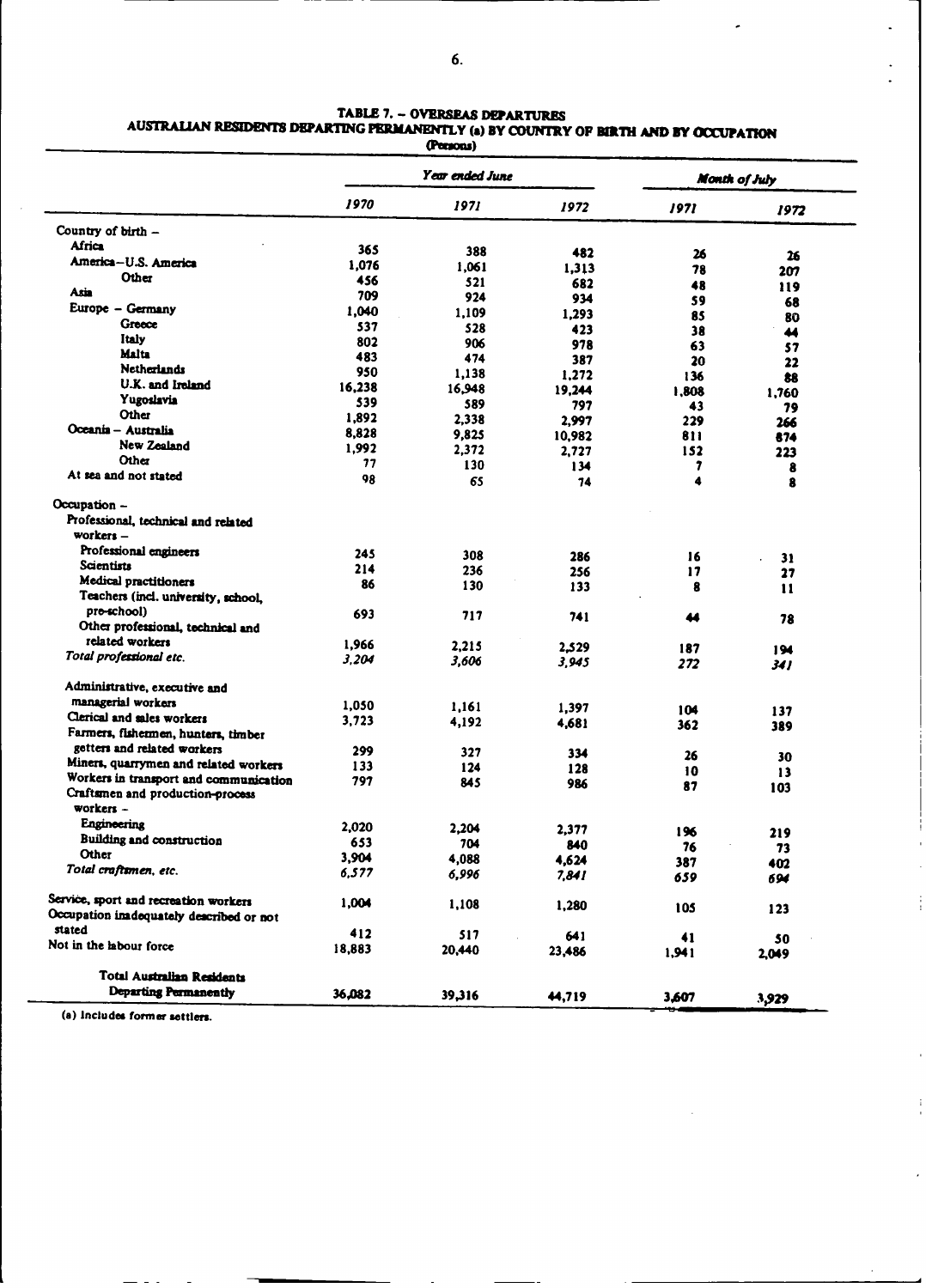|                                |         | Year ended June |         |        | <b>Month of July</b> |
|--------------------------------|---------|-----------------|---------|--------|----------------------|
|                                | 1970    | 1971            | 1972    | 1971   | 1972                 |
| $Sex -$                        |         |                 |         |        |                      |
| Males*                         | 262,246 | 275.876         | 249,405 | 18,605 | 16,293               |
| Females*                       | 126,945 | 153,082         | 170,637 | 10.334 | 12,441               |
| Mode of transport $-$          |         |                 |         |        |                      |
| Sea                            | 17,317  | 17,268          | 18,089  | 761    | 983                  |
| Air*                           | 371,874 | 411,690         | 401,953 | 28,178 | 27,751               |
| Intended length of stay -      |         |                 |         |        |                      |
| Under 1 week*                  | 152,445 | 152,628         | 122,760 | 10,410 | 7.831                |
| 1 week and under 2 weeks       | 50,862  | 66,443          | 69,780  | 4,086  | 4.438                |
| 2 weeks and under 1 month      | 67.332  | 76,296          | 81,357  | 4.875  | 5.536                |
| 1 month and under 6 months     | 80.252  | 90.499          | 102,983 | 6,833  | 7.997                |
| 6 months and under 12 months   | 15,738  | 16,275          | 16,074  | 1,000  | 1,067                |
| Indefinite, not stated, etc.   | 22.562  | 26,817          | 27,088  | 1,735  | 1.865                |
| Stated purpose of journey –    |         |                 |         |        |                      |
| In transit                     | 49,193  | 61,510          | 72,370  | 4616   | 5.620                |
| <b>Business</b>                | 58,849  | 64,151          | 68,268  | 4,929  | 4,910                |
| Holiday*                       | 250,464 | 267,521         | 245,852 | 17,382 | 15.995               |
| Education                      | 10,907  | 12,069          | 12,446  | 565    | 666                  |
| Other and not stated           | 19,778  | 23,707          | 21,106  | 1.447  | 1,543                |
| Country of residence -         |         |                 |         |        |                      |
| Africa                         | 6,879   | 8.229           | 8,620   | 661    | 488                  |
| America - Canada               | 8,858   | 11,210          | 13,245  | 923    | 1.134                |
| U.S. America                   | 55.135  | 78,107          | 79.624  | 5,707  | 5.628                |
| Other                          | 2.098   | 3.057           | 3.416   | 298    | 233                  |
| –Hong Kong<br>Asia             | 5,115   | 6,509           | 6,996   | 522    | 788                  |
| Malaysia & Singapore           | 10,319  | 11,775          | 12,727  | 744    | 761                  |
| Japan                          | 10,152  | 15,125          | 14,435  | 995    | 1.085                |
| Other*                         | 99,327  | 79,235          | 37,898  | 5,000  | 1,707                |
| -U.K. and Ireland<br>Europe    | 36,520  | 40,898          | 50,038  | 2,728  | 3.688                |
| Germany                        | 4,769   | 6.073           | 7.194   | 373    | 534                  |
| <b>Netherlands</b>             | 4.096   | 5,032           | 6,197   | 283    | 409                  |
| Other                          | 13,480  | 17,718          | 19,993  | 1.142  | 1.564                |
| Oceania - Fiji                 | 4,180   | 4,822           | 5,570   | 322    | 346                  |
| New Zealand                    | 90.694  | 96.276          | 103.663 | 6,691  | 7.891                |
| Papua and New Guinea           | 27,349  | 31,679          | 35,832  | 1.772  | 1.693                |
| Other                          | 10,220  | 13.213          | 14,594  | 778    | 785                  |
| <b>Total Visitors Arriving</b> |         |                 |         |        |                      |
| Short-term <sup>*</sup>        | 389,191 | 428,958         | 420,042 | 28.939 | 28,734               |

 $\ddot{\phantom{a}}$ 

### **TABLE 8.** - **OVERSEAS ARRIVALS** : **SORT-TERM MOVEMENT** - **VISIORS ARRIVINVG'** BY SEX, MODE OF TRANSPORT, INTENDED LENGTH OF STAY, STATED<br>PURPOSE OF JOURNEY AND COUNTRY OF RESIDENCE

**"Includes U.S. troops on rest and recreation leave. See paraxraph 3 of the explanatory notes.**

J.

 $\alpha$